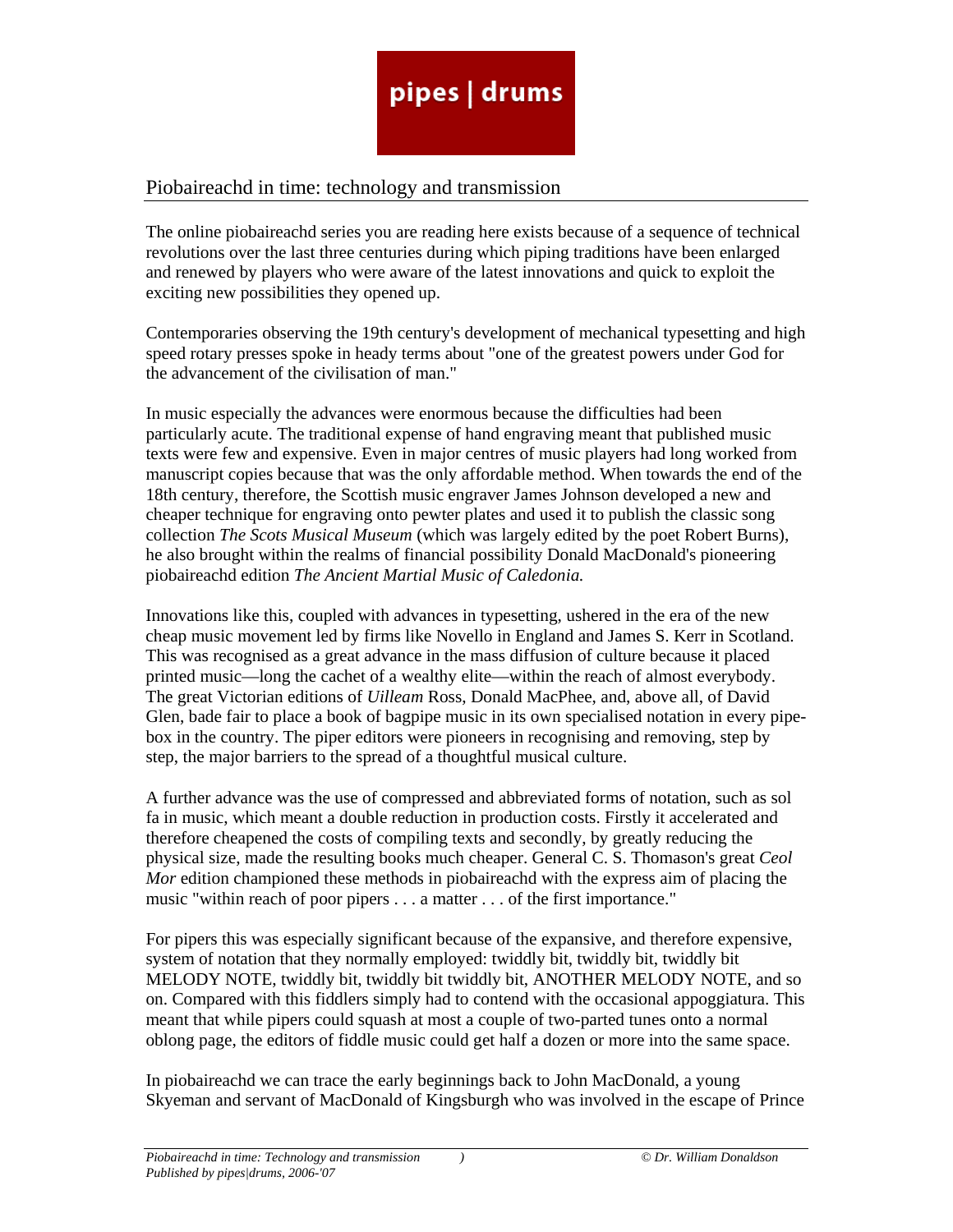Charles Edward Stuart in the summer of 1746. (See the Commentary to "Lady Margaret MacDonald's Salute" where we see Lady Margaret in conversation with Kingsburgh and her reaction to the news that the Prince was at the bottom of her garden while the house was being searched by government troops). He later moved to Edinburgh, living with his brilliant son the bagpipe maker, teacher and music editor Donald MacDonald (*c.*1767-1840). It was Donald who established the pipe notation used today. But the cost of publishing *The Ancient Martial Music of Caledonia* almost bankrupted him when the subscriptions from the Highland Societies of London and Scotland which he had reasonably expected to be taken up and would have insured him at the very least against loss, failed to materialise. His experience showed that the market was not yet mature enough to support publication of this kind of music on this kind of scale, though this would happen routinely within two generations in the days of MacPhee and Glen. There was nothing "backward" or "primitive" in this; it was fully abreast of contemporary European practice. We should recall how difficult it has been to propagate serious music during the past two hundred years even in buoyant market conditions. During the 20th century recordings of nearly all avant garde classical music issued were possible only where some form of subscription was involved. (For further information see Timothy Day, curator of Western art music at the Sound Archive of the British Library, *A Century of Recorded Music: Listening to Musical History,* New Haven: Yale, 2000—a beautifully written and absorbingly interesting book).

When Donald MacDonald was unable to afford the cost of publishing the second volume of his collection he sent the manuscript to J. W. Grant of Elchies on Speyside, expressing the hope that he would be able to afford to continue the work. Grant was his leading gentleman pupil and grandfather of Charles Simeon Thomason who was brought up and learned his early piping at Elchies. When Thomason (1833-1911) left home for India in 1854 he was presented with his grandfather's pipes and a copy of this manuscript. He also took a copy of Angus Mackay's book which he had transcribed by hand himself (an indication of how scarce it had become even by this early date), only to lose the lot three years later at the siege of Delhi.

But the new age in publishing of piobaireachd and the growing displacement of manuscript by print was dawning even as Thomason set sail for the East. Something of the excitement of the period is captured in the following tribute delivered to the printers of Glasgow at their annual soiree on 14 January 1860:

…it is no exaggeration to say that the men now before me print every single morning in Glasgow more words, produce more matter, in twenty-four hours than was ever written by the hand during twenty four centuries before the invention of printing. Only think what an extraordinary thing this thing called a book is. Here, for example, a man is multiplied ten thousand times ten thousand over…he never dies. He is in a hundred places at the same time, and he lives on from generation to generation. You so multiply the man – you invest him with such extraordinary powers of immortality, that he lives in every house, and dwells…in every cottage in the land.

The speaker was the Rev. Dr. Norman MacLeod of the Barony, Dean of the Chapel Royal and one of the sharpest minds in mid-Victorian Scotland who would go on to write the introduction to his friend *Uilleam* Ross's important *Collection.*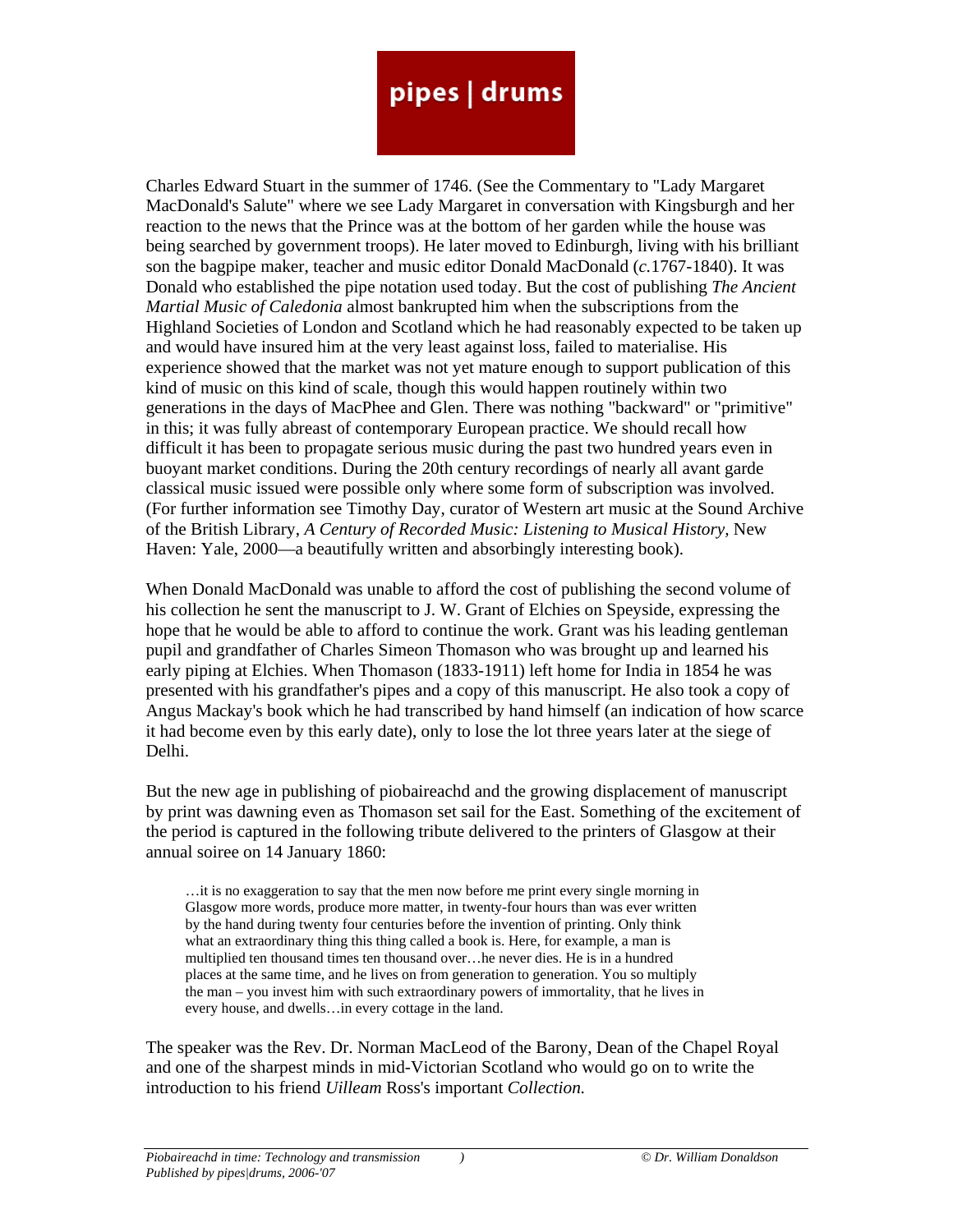Within a generation Sir David Grove was writing excitedly in the preface to A *Short History of Cheap Music* (London: Novello, Ewer and Co, 1887) that:

The same causes which have created the immense periodical literature of our day have brought about the equally extraordinary cheap music which we now possess, and while they have given us the *Daily Telegraph* for a penny and the *Illustrated London News* for sixpence, have also given us a still more valuable acquisition – *The Messiah* and *Israel in Egypt* for a shilling. It is the division of labour, the spread of machinery, the extension of travelling and transport, the invention and use of labour saving processes of all kinds unknown to former generations….When the house of Novello was founded no one could have dreamed of the change that was so soon to arrive. When the present writer was in his teens, the price of music was more than twenty times what it now is. The first guinea that he recollects having given to him, in 1837, was expended in a pianoforte score of *The Messiah* which is now published at a shilling. Good music at all out of the common line was either enormously dear or in manuscript, and had to be copied…"

By this time the pipers had already set out their own distinctive stall, beginning with *Uilleam*  Ross's *Collection* which appeared in 1869. When his third edition appeared in 1885, it had expanded to forty *pìobaireachd* (from just 20 in 1869) and more than four hundred pieces of light music (from just over 200 in 1869). The price, remaining at 30 shillings throughout, indicates the dramatic fall in the cost of printing and publishing this material, enabling Ross to offer twice the content in 1885 that he could in 1869. Purchasers got a lot for their money—a large and choice collection of tunes, attractively arranged in the latest style. Each *pìobaireachd* was published in staff notation for the first time and included some of the greatest tunes in the tradition: pieces like "The Lament for the Children," "In Praise of Morag," "Scarce of Fishing" and "The Lament for Donald Bàn MacCrimmon."

Donald MacPhee brought out his *Collection of Piobaireachd* in 1879, undercutting Ross by making available thoughtfully edited versions of some 37 tunes from the central core of the repertoire priced at 15 shillings. By the 1890s it was being issued in two volumes which could be had for just 4 shillings each. MacPhee's *Selection of Music for the Highland Bagpipe* appeared in 1876 and contained 150 marches strathspeys and reels for 6 shillings. Fifteen years later the price had fallen still further and it could be bought for a couple of shillings. The cheapness of MacPhee's books meant that they were often used as basic instructional texts until well into the 20th century.

In 1876 David Glen brought out the first volume of his *Collection of Highland Bagpipe Music* which was eventually to run to seventeen parts and contain more than a thousand tunes. By the early 1900s he had got unit costs down to about the equivalent today of 2 pence a tune. His *Collection of Ancient Piobaireachd or Highland Bagpipe Music* which began to be issued in parts in 1880 was available in its collected form in 1905. It contained 100 pieces of well-arranged and beautifully printed ceòl mór fully written out in all their parts for £1.15 shillings, which likewise today would be less than 2 pence a tune.

By this time C. S. Thomason was finalising his system of musical shorthand which would allow the whole repertoire to be issued in a single volume. His *Ceol Mor,* published in 1900, remains the largest collection of this kind of music ever issued.

It was also, by some distance, the cheapest. The 1905 edition was advertised at two guineas